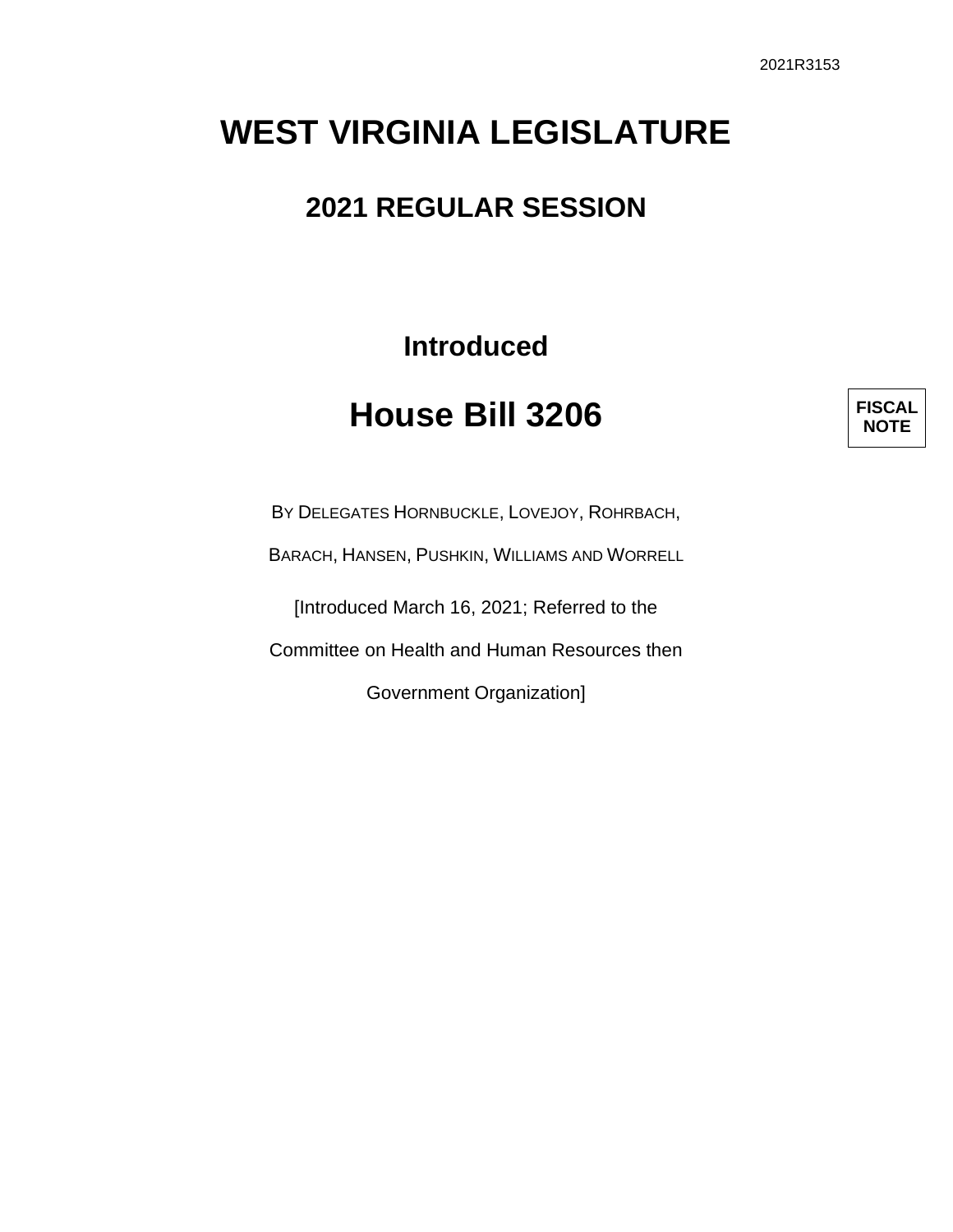| 1              | A BILL to amend and reenact §22-15-2 of the Code of West Virginia, 1931, as amended; and to |
|----------------|---------------------------------------------------------------------------------------------|
| $\overline{2}$ | amend said code by adding thereto a new section, designated §22-15-24, all relating to      |
| 3              | the development and implementation of a program to regulate source-separated organic        |
| 4              | material waste; requiring permits for the facilities and general operation; providing for   |
| 5              | general handling of organic material waste; authorizing the secretary to promulgate rules;  |
| 6              | authorizing the secretary to provide exemptions; and to provide for curb-side pickup of     |
| $\overline{7}$ | composting.                                                                                 |
|                | Be it enacted by the Legislature of West Virginia:                                          |
|                | <b>ARTICLE 15. SOLID WASTE MANAGEMENT ACT.</b>                                              |
|                | §22-15-2. Definitions.                                                                      |
| 1              | Unless the context clearly requires a different meaning, as used in this article the terms: |
| 2              | (1) "Agronomic rate" means the whole sewage sludge application rate, by dry weight,         |
| 3              | designed:                                                                                   |
| 4              | (A) To provide the amount of nitrogen needed by the food crop, feed crop, fiber crop, cover |
| 5              | crop or vegetation on the land; and                                                         |
| 6              | (B) To minimize the amount of nitrogen in the sewage sludge that passes below the root      |
| 7              | zone of the crop or vegetation grown on the land to the groundwater.                        |
| 8              | (2) "Applicant" means the person applying for a commercial solid waste facility permit or   |

similar renewal permit and any person related to such person by virtue of common ownership,

common management or family relationships as the director may specify, including the following:

- Spouses, parents and children and siblings.
- (3) "Approved solid waste facility" means a solid waste facility or practice which has a valid permit under this article.

 (4) "Back hauling" means the practice of using the same container to transport solid waste and to transport any substance or material used as food by humans, animals raised for human consumption or reusable item which may be refilled with any substance or material used as food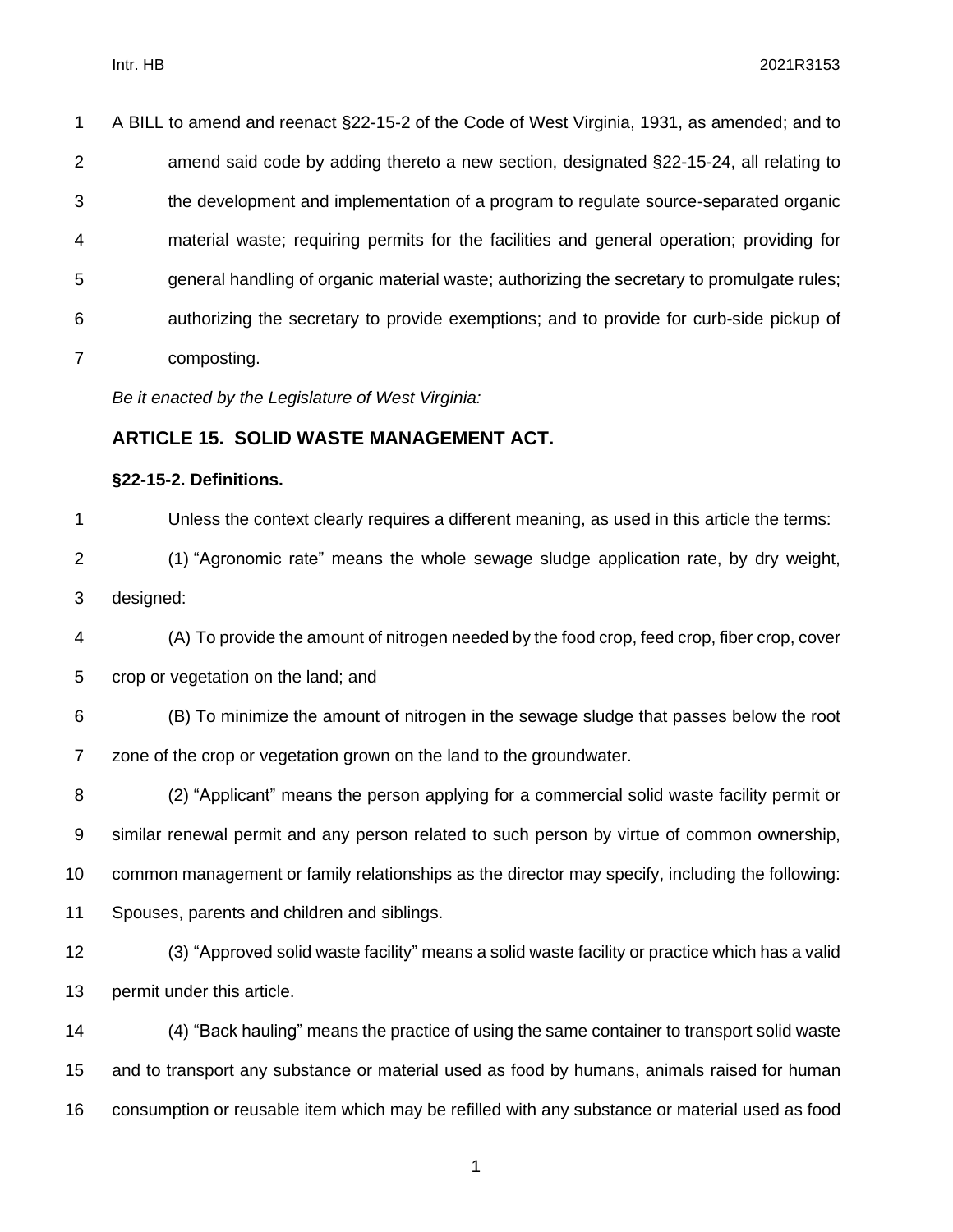by humans.

(5) "Bulking agent" means any material mixed and composted with sewage sludge.

 (6) "Class A facility" means a commercial solid waste facility which handles an aggregate of between ten thousand and thirty thousand tons of solid waste per month. Class A facility includes two or more Class B solid waste landfills owned or operated by the same person in the same county, if the aggregate tons of solid waste handled per month by such landfills exceeds nine thousand nine hundred ninety-nine tons of solid waste per month.

 (7) "Commercial recycler" means any person, corporation or business entity whose operation involves the mechanical separation of materials for the purpose of reselling or recycling at least seventy percent by weight of the materials coming into the commercial recycling facility.

 (8) "Commercial solid waste facility" means any solid waste facility which accepts solid waste generated by sources other than the owner or operator of the facility and does not include an approved solid waste facility owned and operated by a person for the sole purpose of the disposal, processing or composting of solid wastes created by that person or such person and other persons on a cost-sharing or nonprofit basis and does not include land upon which reused or recycled materials are legitimately applied for structural fill, road base, mine reclamation and similar applications.

 (9) "Compost" means a humus-like material resulting from aerobic, microbial, thermophilic decomposition of organic materials.

 (10) "Composting" means the aerobic, microbial, thermophilic decomposition of natural constituents of solid waste to produce a stable, humus-like material.

 (11) "Commercial composting facility" means any solid waste facility processing solid waste by composting, including sludge composting, organic waste or yard waste composting, but does not include a composting facility owned and operated by a person for the sole purpose of composting waste created by that person or such person and other persons on a cost-sharing or nonprofit basis and shall not include land upon which finished or matured compost is applied for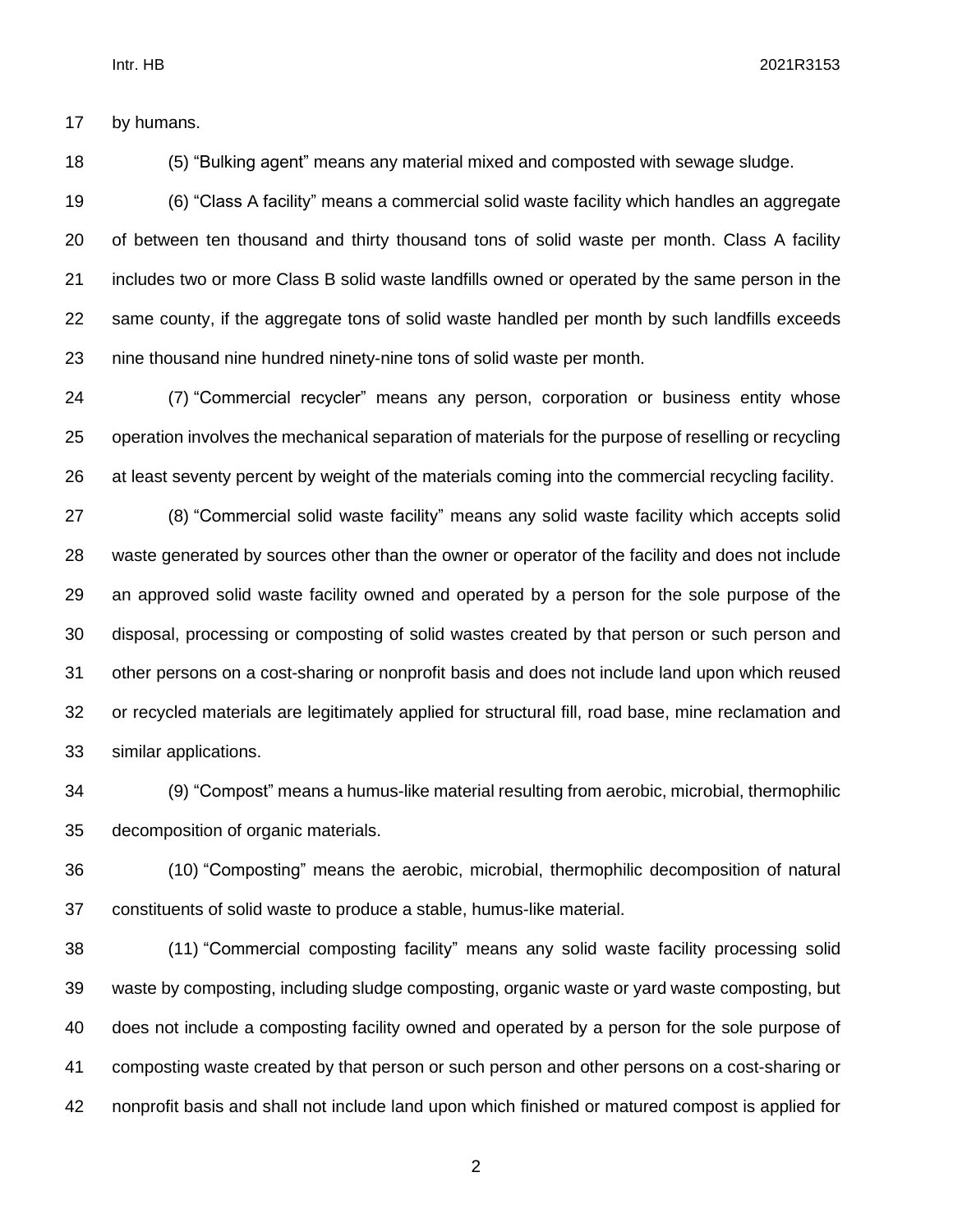Intr. HB 2021R3153

use as a soil amendment or conditioner.

 (12) "Cured compost" or "finished compost" means compost which has a very low microbial or decomposition rate which will not reheat or cause odors when put into storage and that has been put through a separate aerated curing cycle stage of thirty to sixty days after an initial composting cycle or compost which meets all regulatory requirements after the initial composting cycle.

(13) "Department" means the Department of Environmental Protection.

 (14) "Energy recovery incinerator" means any solid waste facility at which solid wastes are incinerated with the intention of using the resulting energy for the generation of steam, electricity or any other use not specified herein.

 (15) "Incineration technologies" means any technology that uses controlled flame combustion to thermally break down solid waste, including refuse-derived fuel, to an ash residue that contains little or no combustible materials, regardless of whether the purpose is processing, disposal, electric or steam generation or any other method by which solid waste is incinerated.

 (16) "Incinerator" means an enclosed device using controlled flame combustion to thermally break down solid waste, including refuse-derived fuel, to an ash residue that contains little or no combustible materials.

 (17) "Landfill" means any solid waste facility for the disposal of solid waste on or in the land for the purpose of permanent disposal. Such facility is situated, for purposes of this article, in the county where the majority of the spatial area of such facility is located.

 (18) "Materials recovery facility" means any solid waste facility at which source-separated materials or materials recovered through a mixed waste processing facility are manually or mechanically shredded or separated for purposes of reuse and recycling, but does not include a composting facility.

 **(**19) "Mature compost" means compost which has been produced in an aerobic, microbial, thermophilic manner and does not exhibit phytotoxic effects.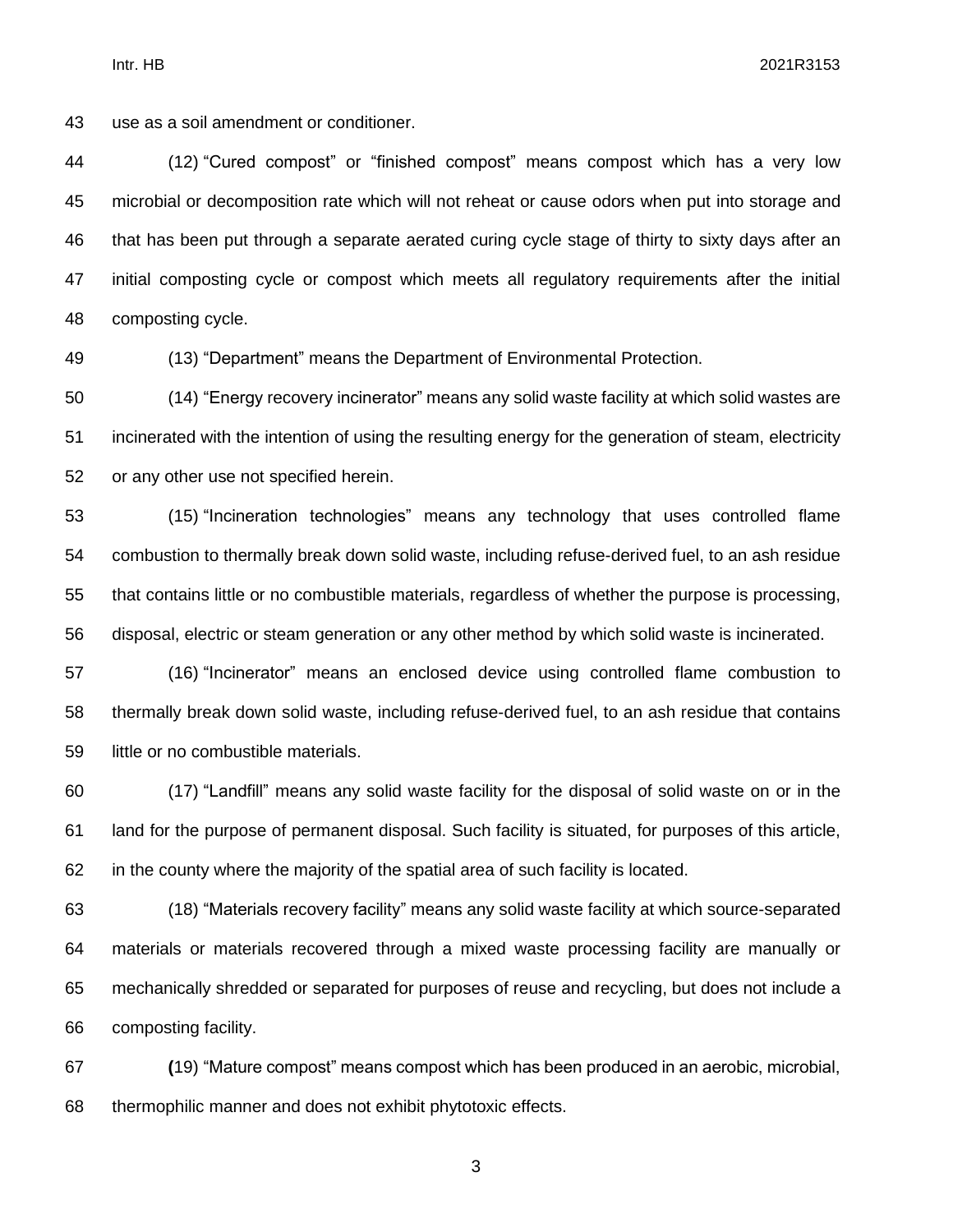Intr. HB 2021R3153

 (20) "Mixed solid waste" means solid waste from which materials sought to be reused or recycled have not been source-separated from general solid waste.

 (21) "Mixed waste processing facility" means any solid waste facility at which materials are recovered from mixed solid waste through manual or mechanical means for purposes of reuse, recycling or composting.

 (22) "Municipal solid waste incineration" means the burning of any solid waste collected by any municipal or residential solid waste disposal company.

 (23) "Open dump" means any solid waste disposal which does not have a permit under this article, or is in violation of state law, or where solid waste is disposed in a manner that does not protect the environment.

 (24) "Person" or "persons" means any industrial user, public or private corporation, institution, association, firm or company organized or existing under the laws of this or any other 81 state or country; State of West Virginia; governmental agency, including federal facilities; political subdivision; county commission; municipal corporation; industry; sanitary district; public service district; drainage district; soil conservation district; watershed improvement district; partnership; trust; estate; person or individual; group of persons or individuals acting individually or as a group; or any legal entity whatever.

 (25) "Publicly owned treatment works" means any treatment works owned by the state or any political subdivision thereof, any municipality or any other public entity which processes raw domestic, industrial or municipal sewage by any artificial or natural processes in order to remove or so alter constituents as to render the waste less offensive or dangerous to the public health, comfort or property of any of the inhabitants of this State before the discharge of the plant effluent into any of the waters of this state, and which produces sewage sludge.

 (26) "Recycling facility" means any solid waste facility for the purpose of recycling at which neither land disposal nor biological, chemical or thermal transformation of solid waste occurs: *Provided*, That mixed waste recovery facilities, sludge processing facilities and composting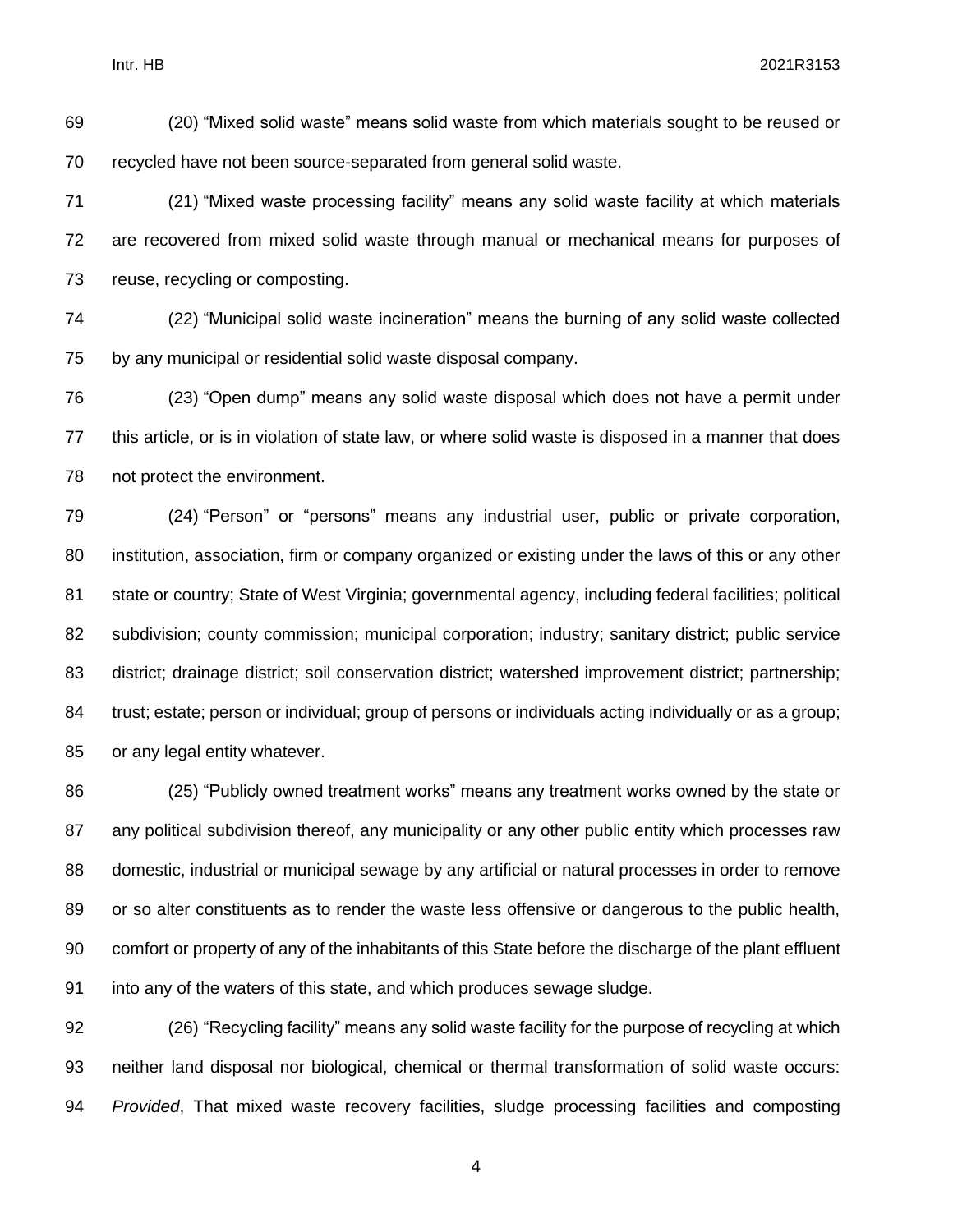facilities are not considered recycling facilities nor considered to be reusing or recycling solid waste within the meaning of this article, §22-15A-1 *et seq.*, §22C-4-1 *et seq.*, and §22C-1-1 *et seq*., of this code.

 (27) "Sewage sludge" means solid, semisolid or liquid residue generated during the treatment of domestic sewage in a treatment works. Sewage sludge includes, but is not limited to, domestic septage, scum or solids removed in primary, secondary or advanced wastewater treatment processes and a material derived from sewage sludge. "Sewage sludge" does not include ash generated during the firing of sewage sludge in a sewage sludge incinerator.

 (28) "Secretary" means the Secretary of the Department of Environmental Protection or such other person to whom the secretary has delegated authority or duties pursuant to § 22-1-1 *et seq*. of this code.

 (29) "Sewage sludge processing facility" is a solid waste facility that processes sewage sludge for: (A) Land application; (B) incineration; or (C) disposal at an approved landfill. Such processes include, but are not limited to, composting, lime stabilization, thermophilic, microbial and anaerobic digestion.

 (30) "Sludge" means any solid, semisolid, residue or precipitate, separated from or created by a municipal, commercial or industrial waste treatment plant, water supply treatment plant or air pollution control facility or any other such waste having similar origin.

 (31) "Solid waste" means any garbage, paper, litter, refuse, cans, bottles, waste processed for the express purpose of incineration; sludge from a waste treatment plant; water supply treatment plant or air pollution control facility; and other discarded materials, including offensive or unsightly matter, solid, liquid, semisolid or contained liquid or gaseous material resulting from industrial, commercial, mining or community activities but does not include solid or dissolved material in sewage or solid or dissolved materials in irrigation return flows or industrial discharges which are point sources and have permits under § 22-5A-1 *et seq*. of this code, or source, special nuclear or byproduct material as defined by the Atomic Energy Act of 1954, as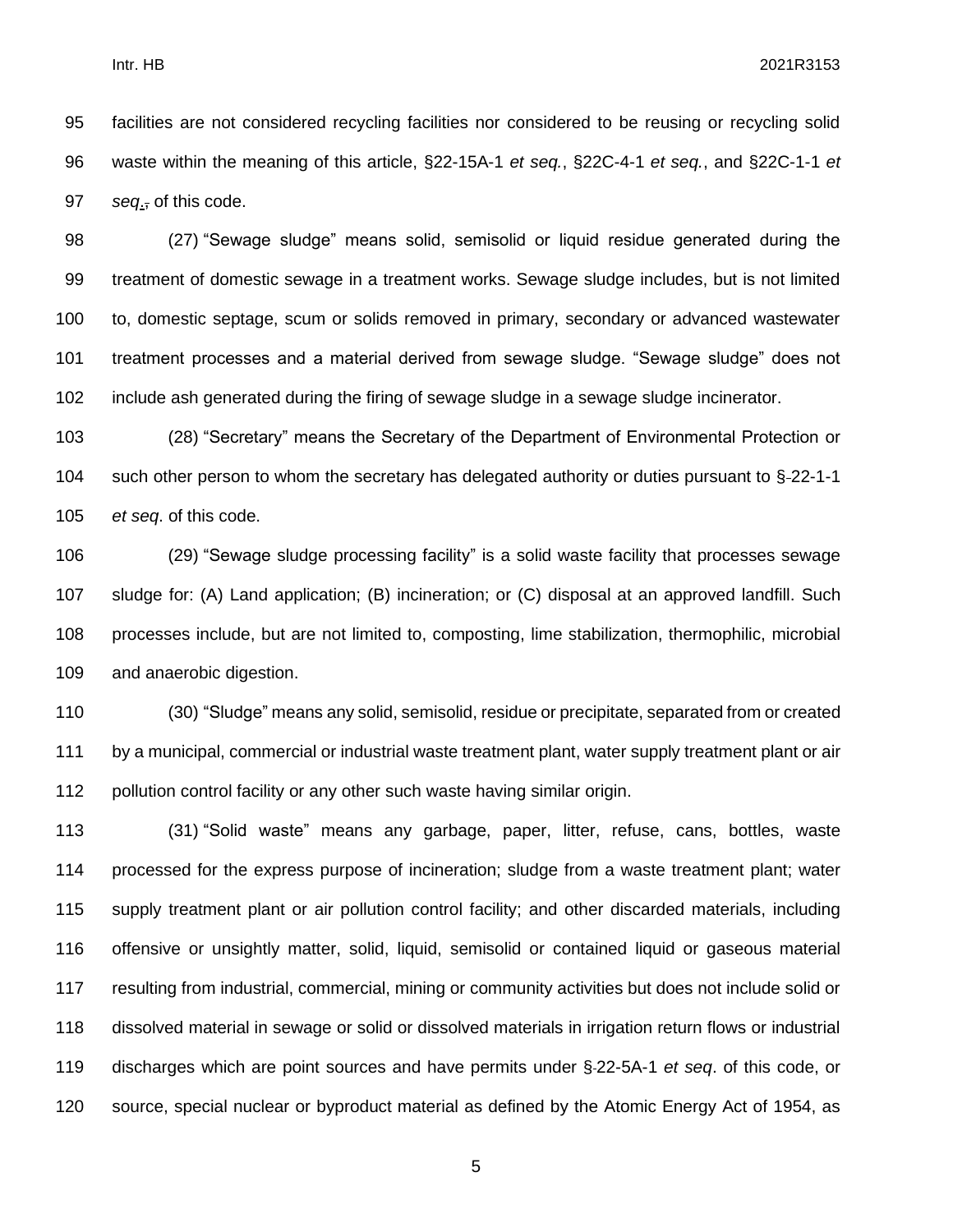amended, including any nuclear or byproduct material considered by federal standards to be below regulatory concern, or a hazardous waste either identified or listed under § 22-5A-1 *et seq*. of this code or refuse, slurry, overburden or other wastes or material resulting from coal-fired electric power or steam generation, the exploration, development, production, storage and recovery of coal, oil and gas and other mineral resources placed or disposed of at a facility which is regulated under §§22A-1-1 *et seq*. or §§22B-1-1 *et seq*. of this code, so long as placement or disposal is in conformance with a permit issued pursuant to such chapters.

 **(**32) "Solid waste disposal" means the practice of disposing of solid waste including placing, depositing, dumping or throwing or causing any solid waste to be placed, deposited, dumped or thrown.

 (33) "Solid waste disposal shed" means the geographical area which the solid waste 132 management board designates and files in the state register pursuant to § 16-26-8, and §16-26-1 *et seq*. of this code.

 (34) "Solid waste facility" means any system, facility, land, contiguous land, improvements on the land, structures or other appurtenances or methods used for processing, recycling or disposing of solid waste, including landfills, transfer stations, materials recovery facilities, mixed waste processing facilities, sewage sludge processing facilities, commercial composting facilities and other such facilities not herein specified, but not including land upon which sewage sludge is applied in accordance with §22-15-20 of this code. Such facility shall be deemed to be situated, for purposes of this article, in the county where the majority of the spatial area of such facility is located: *Provided*, That a salvage yard, licensed and regulated pursuant to the terms of §17-23- 1 *et seq.* of this code, is not a solid waste facility.

 (35) "Solid waste facility operator" means any person or persons possessing or exercising operational, managerial or financial control over a commercial solid waste facility, whether or not such person holds a certificate of convenience and necessity or a permit for such facility.

(36) "Source-separated materials" means materials separated from general solid waste at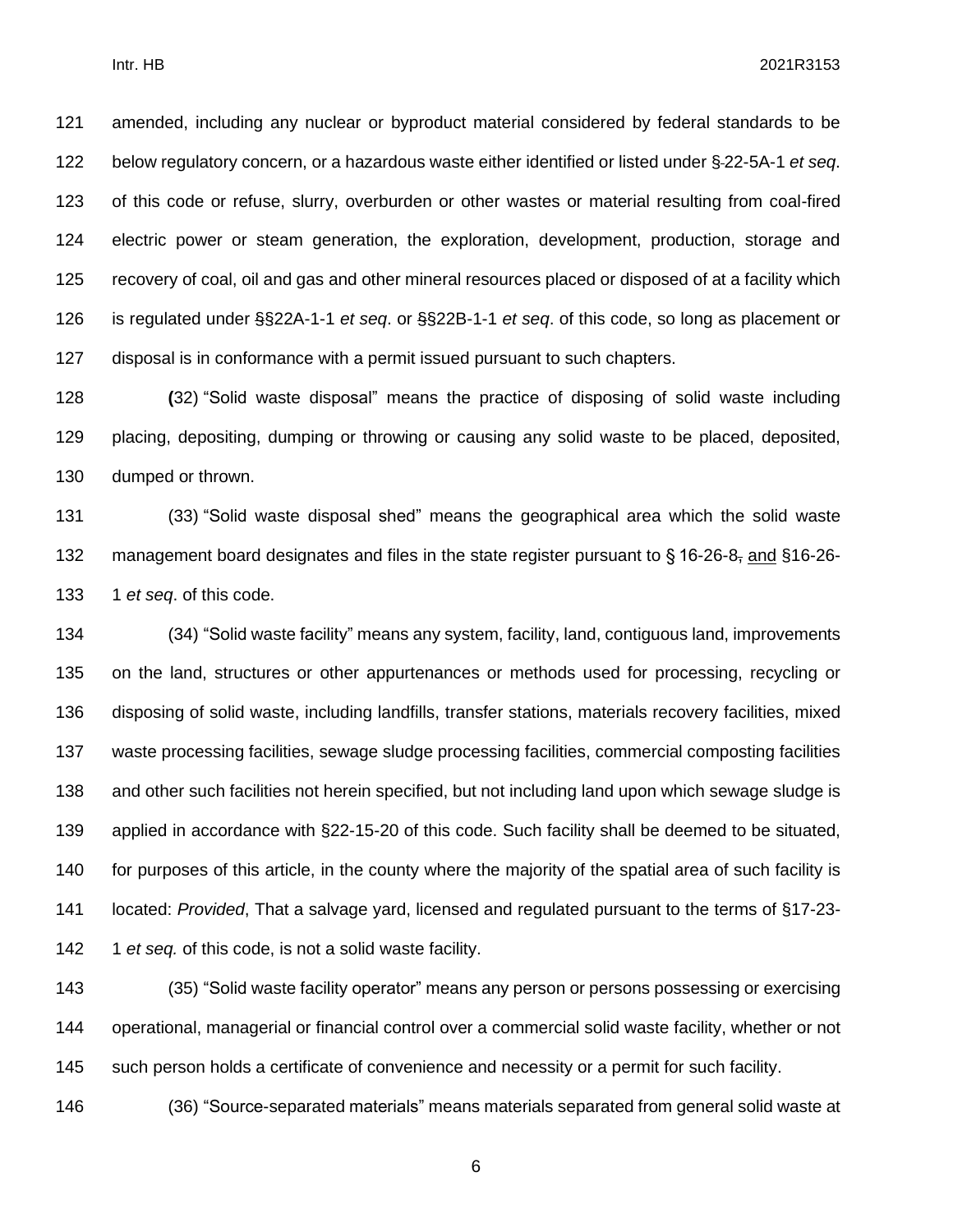| 147            | the point of origin for the purpose of reuse and recycling but does not mean sewage sludge.            |
|----------------|--------------------------------------------------------------------------------------------------------|
| 148            | (37) "Organic composting facility" means land, appurtenances, structures, or equipment                 |
| 149            | where organic materials originating from another process or location that have been separated at       |
| 150            | the point or source of generation from nonorganic material are recovered using a process of            |
| 151            | accelerated biological decomposition of organic material under controlled aerobic or anaerobic         |
| 152            | conditions.                                                                                            |
| 153            | (38) "Organic material waste" includes, but is not limited to, food scraps, food processing            |
| 154            | residue, and soiled or unrecyclable paper.                                                             |
| 155            | (39) "Source-separated organic material waste" means organic material waste that has                   |
| 156            | been separated at the point or source of generation from nonorganic material.                          |
| 157            | (40) "Backyard organic composting" means composting of food scraps and food residuals                  |
| 158            | that are managed so as not to attract vectors at residential, commercial, or industrial property by    |
| 159            | the owner or tenant for use on site. All feedstocks must be generated and composted on site."          |
|                |                                                                                                        |
|                | §22-15-24. Food Waste Management.                                                                      |
| 1              | (a) The department shall develop and implement a comprehensive program for the                         |
| $\overline{2}$ | regulation and management of source-separated organic material waste. The department is                |
| 3              | authorized to require permits for all facilities and activities which generate, process, or dispose of |
| 4              | source-separated organic material waste by whatever means, including, but not limited to,              |
| 5              | composting, incinerations, or any other method of handling organic material waste within this          |
| 6              | state.                                                                                                 |
| $\overline{7}$ | (b) The secretary shall promulgate emergency rules and propose legislative rules for                   |
| 8              | legislative approval in accordance with the provision of §29A-3-1 et seq. of this code to effectuate   |
| 9              | the requirements of this section. All rules, whether emergency or not, promulgated pursuant to         |
| 10             | this section shall assure, at a minimum, the following in the proposed rules:                          |
| 11             | (1) A method to ensure proper maintenance and upkeep of organic composting facilities.                 |